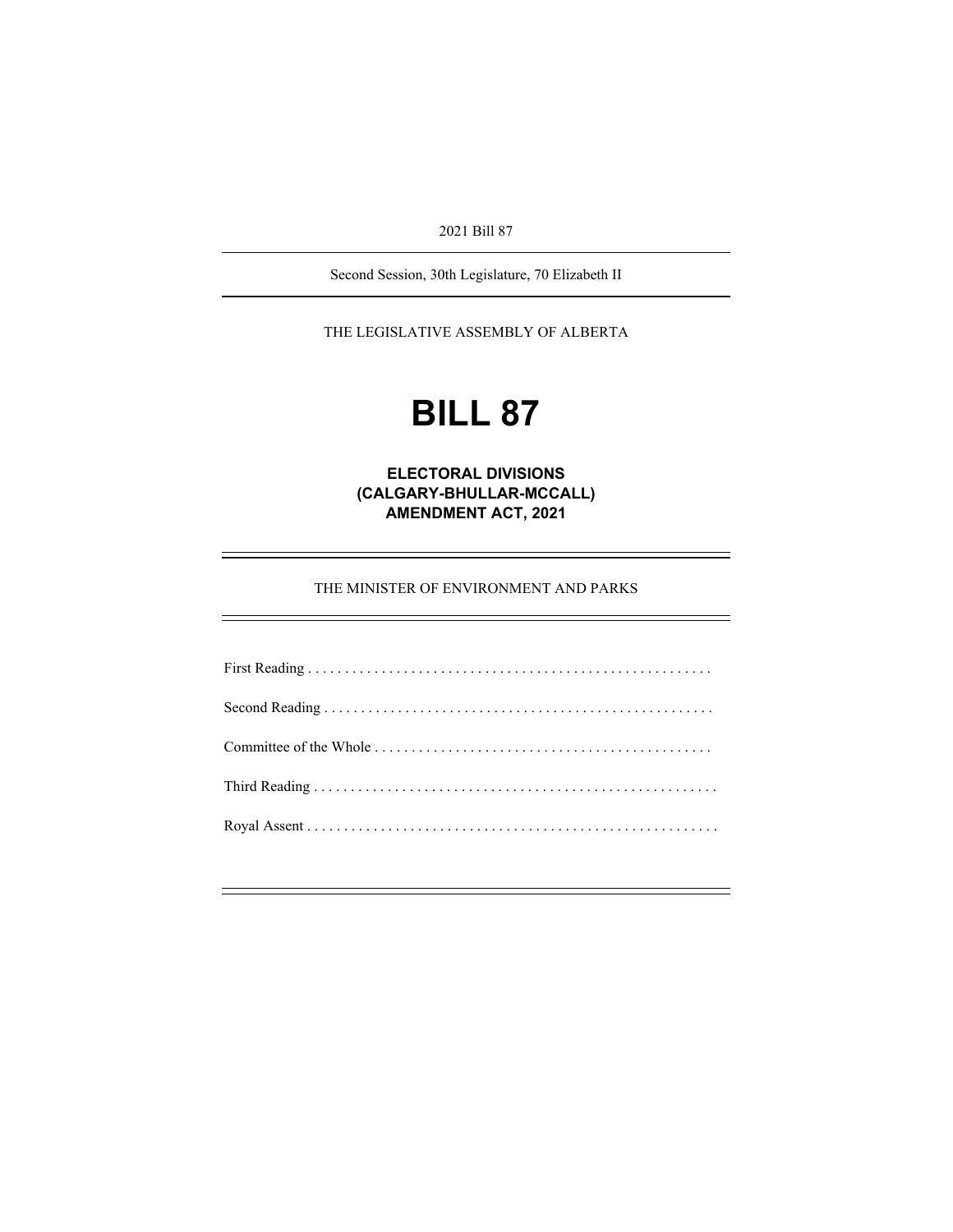*Bill 87* 

## **BILL 87**

#### 2021

## **ELECTORAL DIVISIONS (CALGARY-BHULLAR-MCCALL) AMENDMENT ACT, 2021**

*(Assented to , 2021)* 

HER MAJESTY, by and with the advice and consent of the Legislative Assembly of Alberta, enacts as follows:

#### **Amends SA 2017 cE-4.3**

- **1 The** *Electoral Divisions Act* **is amended by this Act.**
- **2 The Schedule is amended by striking out**
	- 17 Calgary-McCall

#### **and substituting**

17 Calgary-Bhullar-McCall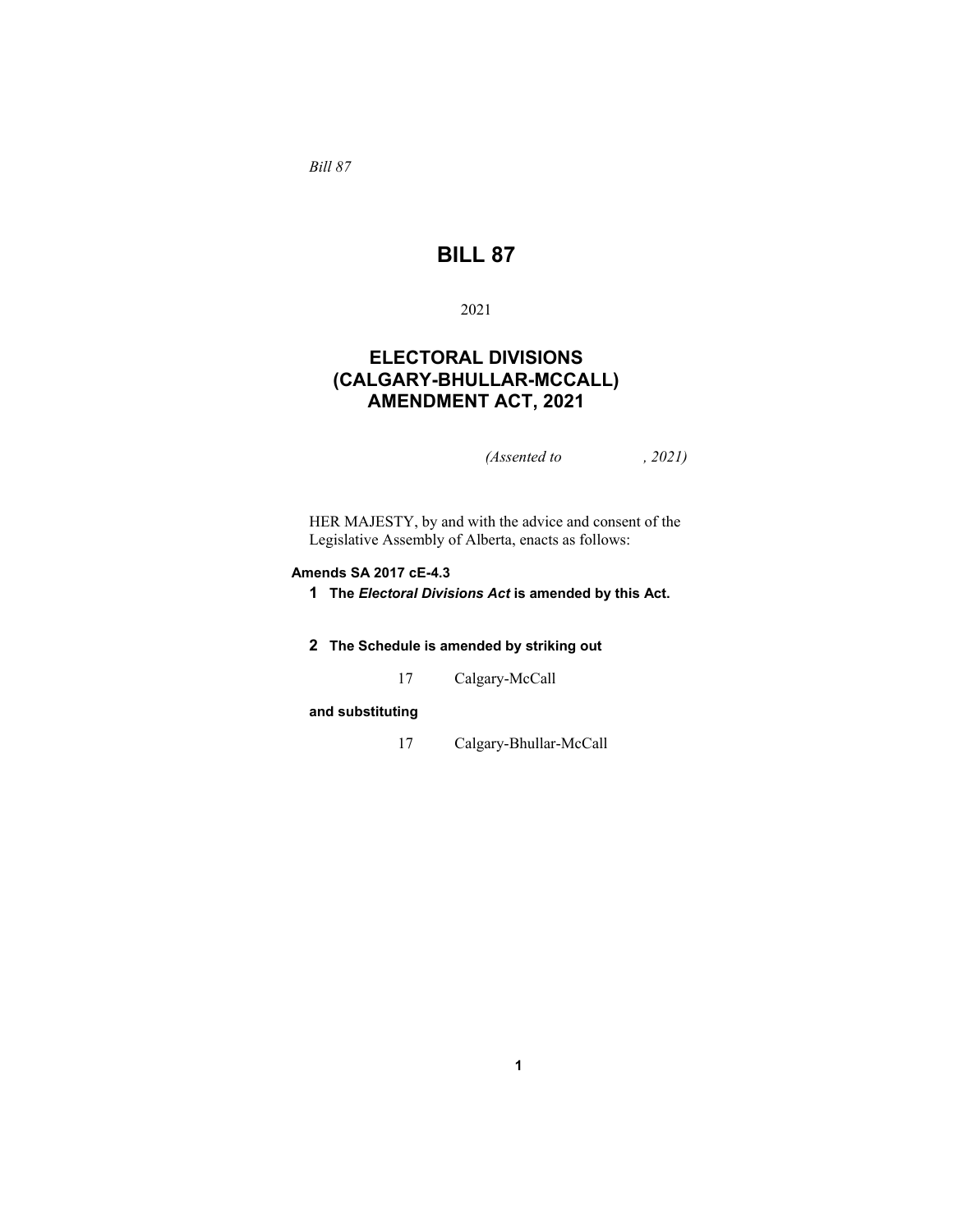### **Explanatory Notes**

- **1** Amends chapter E-4.3 of the Statutes of Alberta, 2017.
- **2** The Schedule presently reads in part:
	- *17 Calgary-McCall*